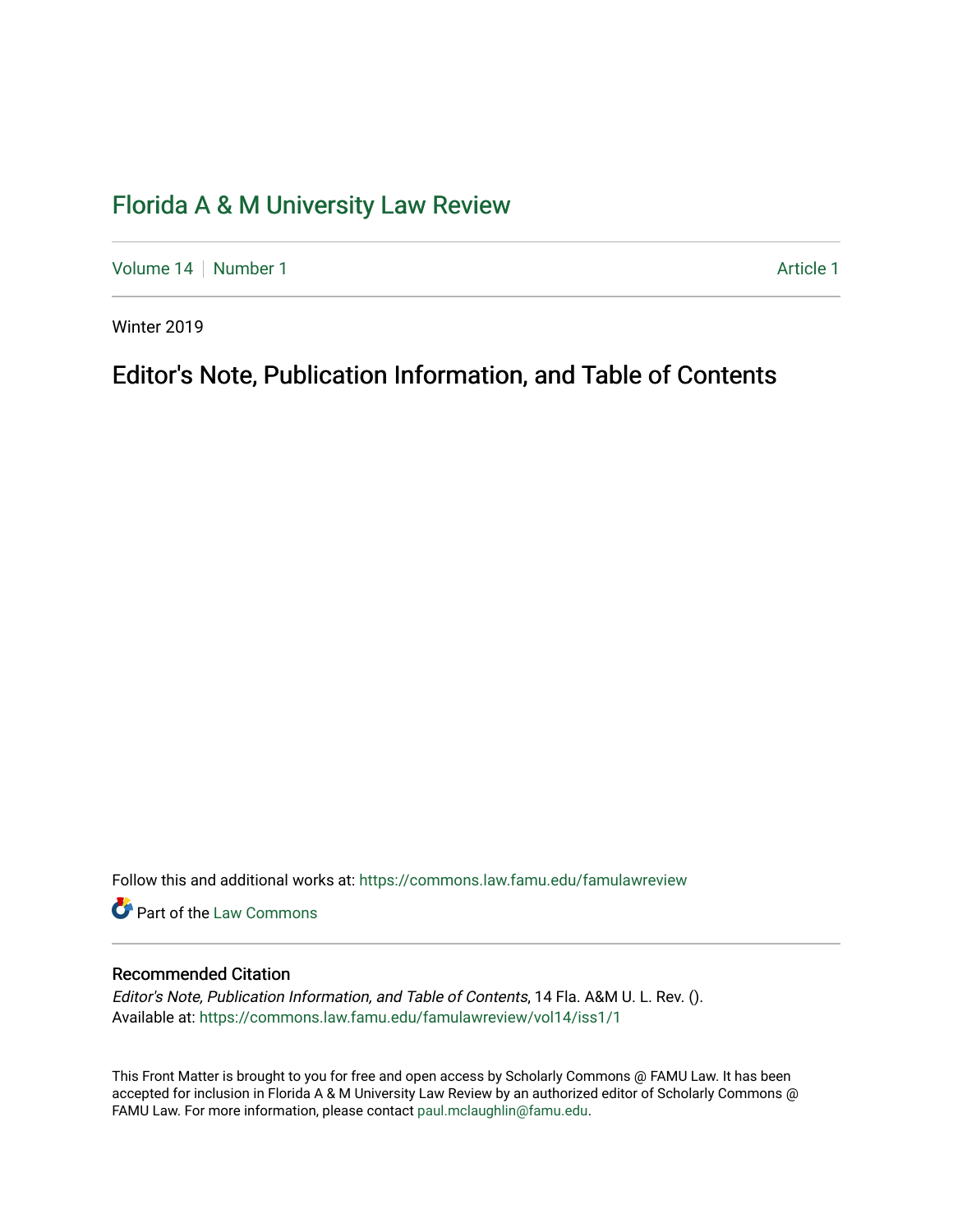VOLUME 14 WINTER 2019 NUMBER 1



**Florida A&M University College of Law** Originally Established—1949 (Tallahassee, Florida) Reopened—Fall 2002 (Orlando, Florida)

To contact the Florida A&M University Law Review, or to order subscriptions:

FAMU Law Review Attention: Editor-in-Chief Florida A&M University College of Law 201 Beggs Avenue, Room 138 Orlando, Florida 32801 (407) 254-3298

© 2021 Florida A&M University College of Law. All Rights Reserved.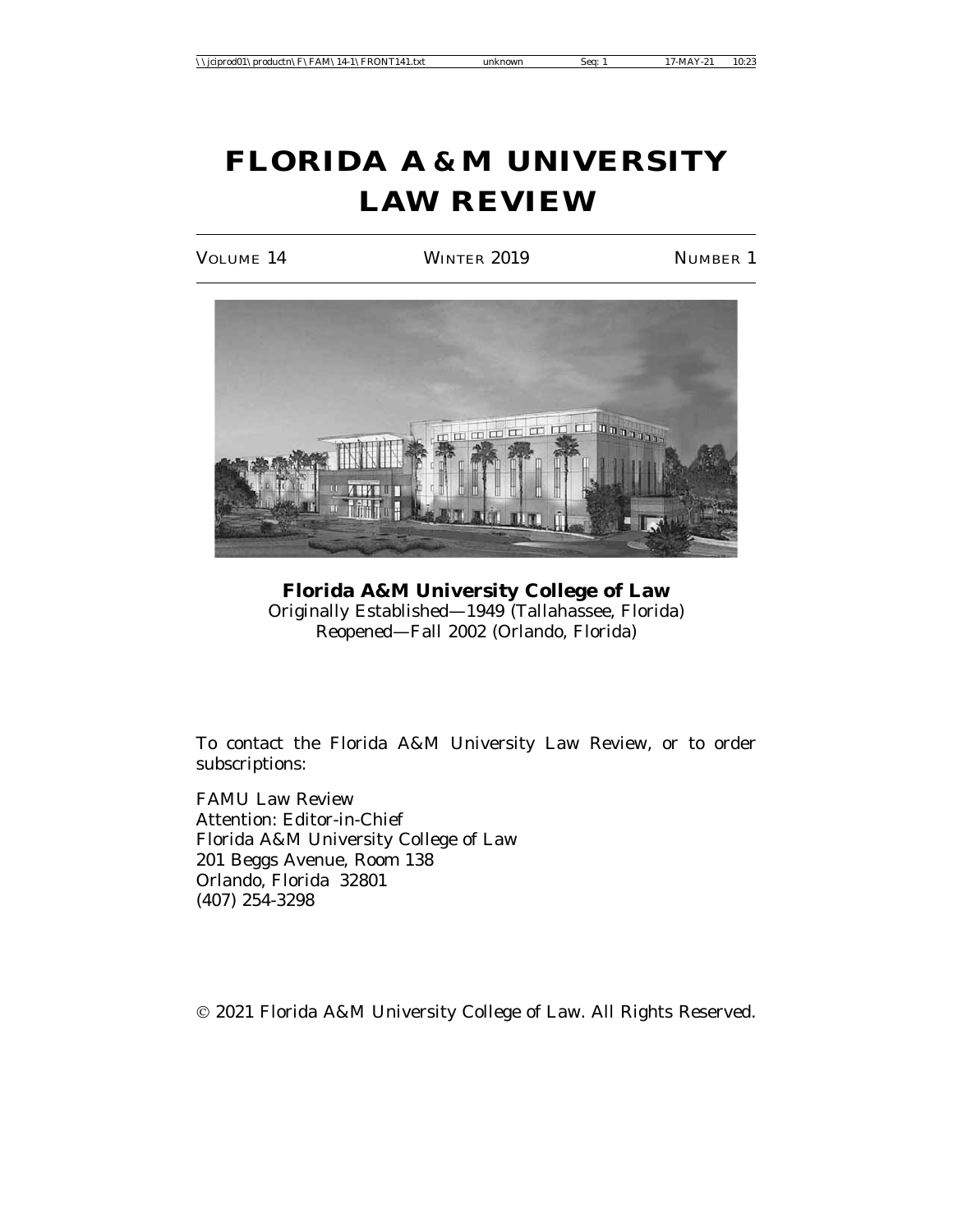The *Florida A&M University Law Review* (ISSN 1935-5173) is published annually by the Florida A&M University Law Review, Florida A&M University College of Law, 201 Beggs Avenue, Orlando, Florida 32801. The telephone number of the *Florida A&M University Law Review* is 407-254-3298. The *Florida A&M University Law Review* offices are located in Suite 138 in the Florida A&M University Law Library.

Subscriptions in the United States and Canada are \$15.00 per year, payable in advance; international subscription information is available upon request. Subscriptions are renewed automatically unless notice to the contrary is received. Address changes or other requests regarding subscription information should be directed to the Business Managing Editor, 407-254-3298.

Back issues may be obtained from Joe Christensen, Inc., 1540 Adams Street, Lincoln, Nebraska 68521. The telephone number is 1-800-228-5030. Prices are available upon request.

The *Florida A&M University Law Review* invites the submission of unsolicited manuscripts either through the mail or electronically. Directions for electronic submission can be found on ExpressO available at http://law.bepress.com/expresso/. Manuscripts should be sent to the attention of the Editor in Chief. The *Florida A&M University Law Review* requests that contributing authors disclose any economic interests and affiliations that may influence the views expressed in submissions.

The citations in the *Florida A&M University Law Review* conform to *The Bluebook: A Uniform System of Citation* (20th ed. 2015).

Except as otherwise provided, the author of each article in this issue has granted permission for copies of that article to be made for classroom use, provided that (1) copies are distributed at or below cost, (2) author and journal are identified, (3) proper notice of copyright is affixed to each copy, and (4) the user obtains permission to make such copies from the *Florida A&M University Law Review* or the author.

The views expressed in the *Florida A&M University Law Review* are those of the authors and do not necessarily reflect the policies or opinions of the Florida A&M University Law Review, the Florida A&M University College of Law, or Florida A&M University.

Postage is paid at Orlando, Florida and additional mailing offices. POSTMASTER: Send address changes to Florida A&M University Law Review, Florida A&M University Law Review, 201 Beggs Avenue, Orlando, Florida 32801.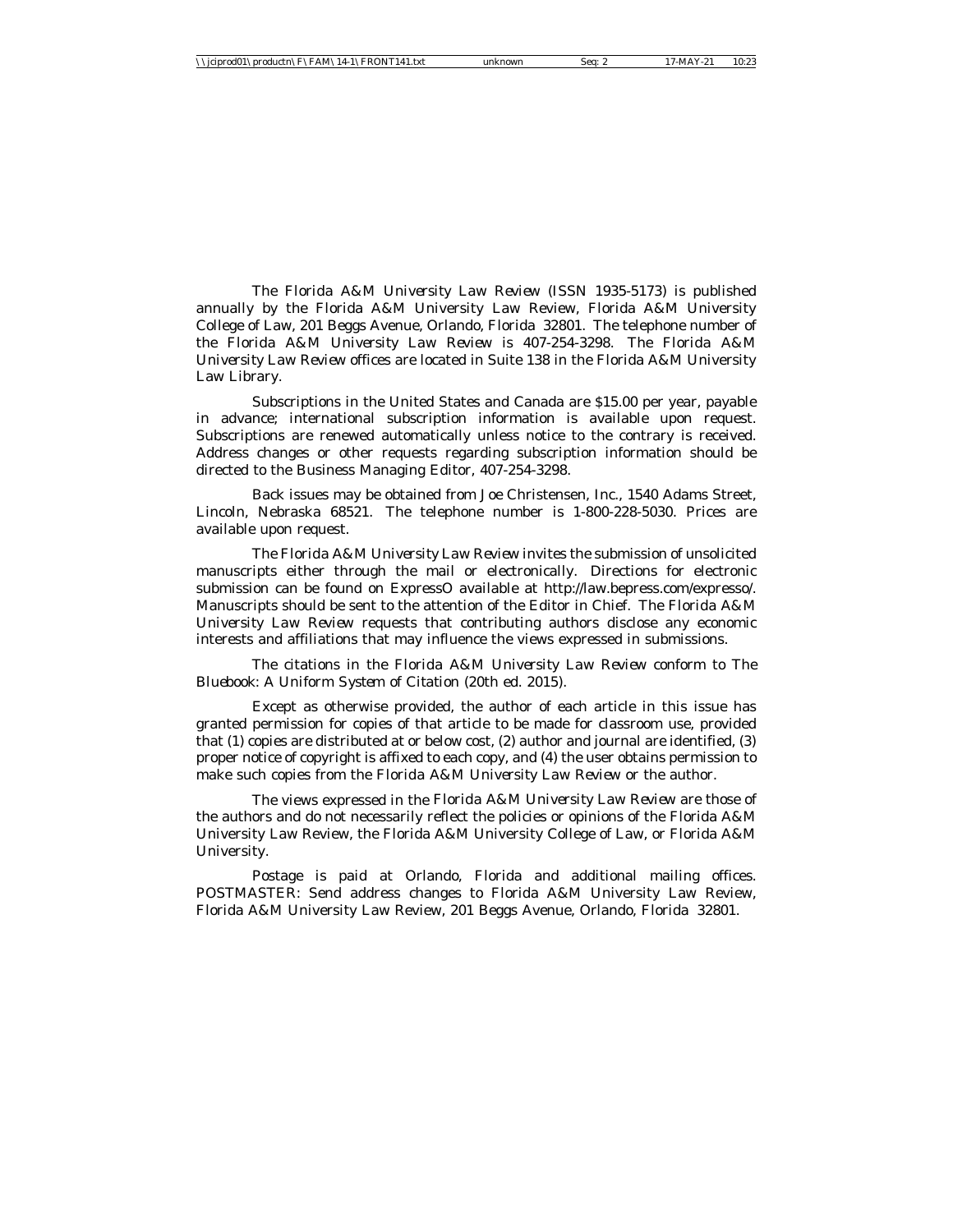VOLUME 14 WINTER 2019 NUMBER 1

## **EDITORIAL BOARD** 2019-2020

JOEL SHAMEL ALEXANDER ROGERS *Editor-in-Chief*

KAI MURPHY LAUREN ROBERTSON *Executive Editor Executive Articles Editor*

*Notes & Comments Editor Business Managing Editor*

KADEAN WILSON IMANI WATERS

### **STAFF EDITORS**

- ALEXANDER RETAMAR KENDRA WILLIS DENZIL BLACKWOOD SAMUEL MUNOZ KAMILAH BRENNEN VANESSA AGOSTO
	- ANGEL SOTO LAURA CEPERO ANGELICA PRINCE MERCEDES PARKS ASIA EVANS MIKAYLA ALMEIDA BRIA CAMPBELL MATTHEW SMITH **CARITA SKINNER SAMENDIO MATHIEU** ELISA SCHNEIDER SHAQUIRAH JACKSON ELLIOT JACKSON SOLEG MCWILLIAM HYAT KATRAMIZ STEPHANIE LOPEZ RIVERA JAKOB UZZLE TYDAZIA TALLEY WILLIAM FAIRCLOTH

**FACULTY ADVISOR** PROF. JOSEPH K. GRANT

## **EDITORIAL BOARD** 2020-2021

MIKAYLA E. ALMEIDA *Editor-in-Chief*

JAKOB UZZLE ASIA R. EVANS *Executive Editor Executive Articles Editor*

ELLIOT O. JACKSON ANGELICA PRINCE *Notes & Comments Editor Business Managing Editor*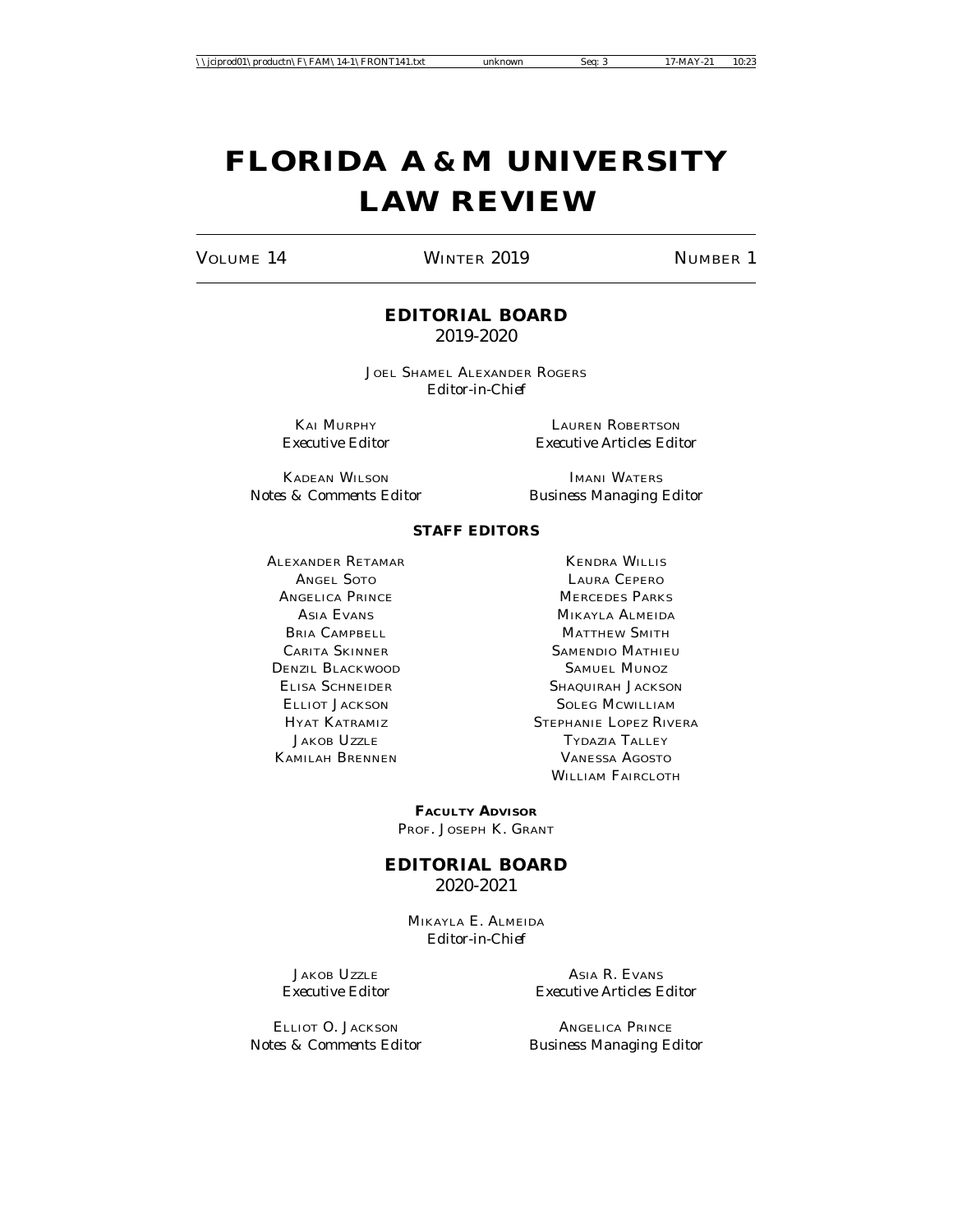## STATEMENT OF EDITORIAL POLICY

The *Florida A&M University Law Review* is a journal that encourages thought-provoking scholarship by selecting articles that challenge existing assumptions and customary beliefs across a myriad of legal, cultural, and social issues. The opinions expressed in the included works are solely those of the contributing authors. The *Florida A&M University Law Review* and Florida A&M University do not necessarily share or endorse any particular views expressed in the articles published herein.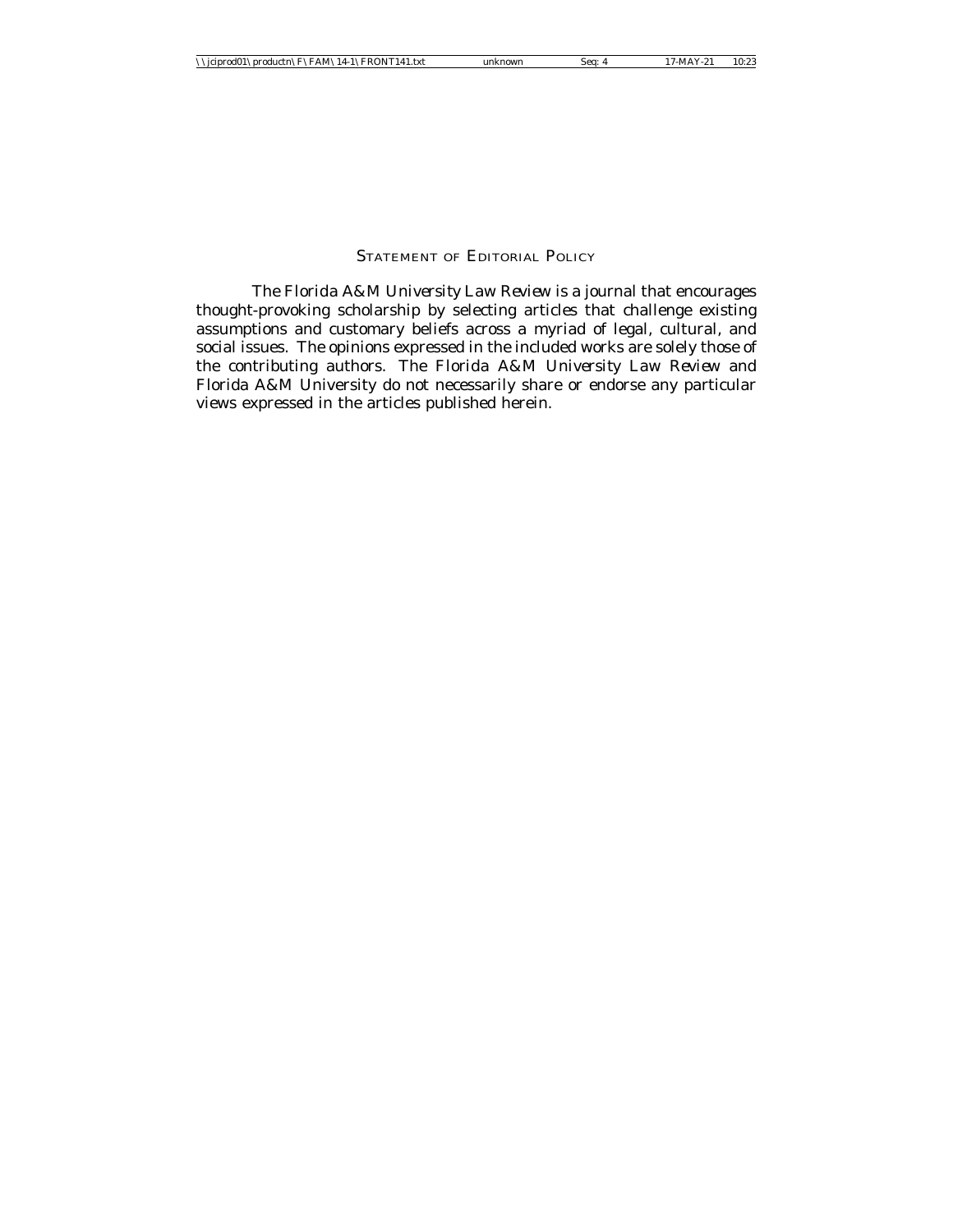VOLUME 14 **WINTER 2019** NUMBER 1

### **FLORIDA A&M UNIVERSITY-COLLEGE OF LAW**

#### **ADMINISTRATION**

NICOLA BOOTHE-PERRY, B.S., J.D., INTERIM DEAN & PROFESSOR OF LAW PHYLLIS TAITE, B.C.J., J.D., LL.M., INTERIM ASSOCIATE DEAN FOR ACADEMIC

AFFAIRS & PROFESSOR OF LAW

REGINALD M. GREEN, B.A., J.D., ASSOCIATE DEAN FOR STUDENT SERVICES & **ADMINISTRATION** 

ALICIA JACKSON, B.S., M.P.A., J.D., ASSOCIATE DEAN FOR STUDENT LEARNING & ASSESSMENT

RANDOLPH RELIFORD, B.S., J.D., ASSISTANT DEAN FOR CAREER PLANNING & DEVELOPMENT

#### **FACULTY OF LAW**

ROBERT ABRAMS, B.A., J.D., PROFESSOR OF LAW

PATRICIA BROUSSARD, B.S., J.D., PROFESSOR OF LAW

JEFFERY M. BROWN, B.A., J.D., ASSOCIATE PROFESSOR OF LAW

RHODA PIERRE CATO, B.A., J.D., INSTRUCTOR IN LAW

EUNICE CAUSSADE-GARCIA, B.A., J.D., LEGAL CLINIC INSTRUCTOR

ANNE MARIE B. CAVAZOS, B.S., J.D., PROFESSOR OF LAW

MARKITA COOPER, A.B., J.D., PROFESSOR OF LAW

JOHN DUNCAN, B.A., M.A., M.S., M.B.P.A., J.D., PH.D., PROFESSOR OF LAW

JONATHAN FINEMAN, B.A., J.D., ASSOCIATE PROFESSOR OF LAW

JOSEPH GRANT, A.B., J.D., PROFESSOR OF LAW

RONALD C. GRIFFIN, B.A., J.D., PROFESSOR OF LAW

WILLIAM HENSLEE, B.A., M.F.A., J.D., INTERIM DIRECTOR OF LEGAL RESEARCH AND WRITING & PROFESSOR OF LAW

JOSEPH RICHARD HURT, B.A., M.A., J.D., LL.M., LECTURER

DARRYL K. JONES, B.A., J.D., LL.M., DIRECTOR OF LEGAL CLINIC & PROFESSOR OF LAW

YOLANDA JONES, M.S.L.S., J.D., PH.D., DIRECTOR OF LAW LIBRARY & ASSOCIATE PROFESSOR OF LAW

LUNDY LANGSTON, B.S., J.D., LL.M., PROFESSOR OF LAW

JEREMY I. LEVITT, B.A., J.D., PH.D., DISTINGUISHED PROFESSOR OF INTERNATIONAL LAW

REGINALD J. MITCHELL, SR., B.S., M.B.A., J.D., DIRECTOR OF ACADEMIC SUCCESS AND BAR PREP

LEROY PERNELL, B.A., J.D., PROFESSOR OF LAW

SHIV PERSAUD, B.A., J.D., ASSOCIATE PROFESSOR OF LAW

RHONDA REAVES, B.A., J.D., PROFESSOR OF LAW

MARITZA REYES, B.A., J.D., LL.M., ASSOCIATE PROFESSOR OF LAW

OMAR SALEEM, B.A., J.D., LL.M., PROFESSOR OF LAW

JENNIFER SMITH, B.S., J.D., PROFESSOR OF LAW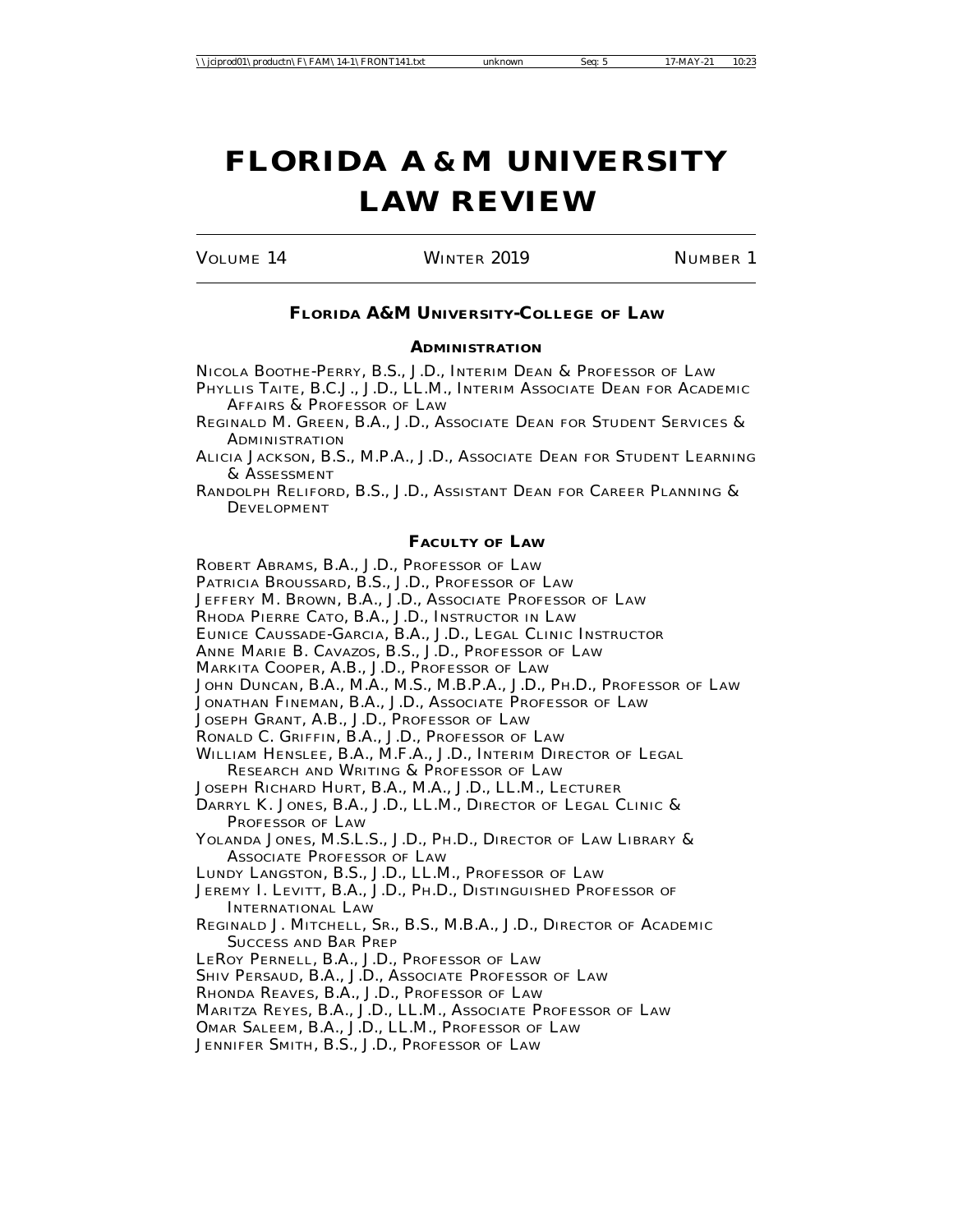MARLESE WELLS, B.A., J.D., INSTRUCTOR FOR ACADEMIC SUPPORT AND BAR PREP

EURILYNNE ANISE WILLIAMS, B.A., J.D., INSTRUCTOR OF ACADEMIC SUCCESS AND BAR PREP

### **VISITING FACULTY**

KIM CRAG-CHADERTON, B.A., J.D., VISITING LEGAL CLINIC INSTRUCTOR ERIC HULL, B.S., M.S., J.D., LL.M., VISITING PROFESSOR OF LAW EDWARD KIONKA, B.A., J.D., LL.M., VISITING PROFESSOR OF LAW AKUNNA OLUMBA, B.S., J.D., LL.M., VISITING PROFESSOR OF LAW CYNTHIA RAMKELLAWAN, B.A., J.D., LL.M., VISITING INSTRUCTOR ACADEMIC SUPPORT AND BAR PREP MARLESE WELLS, B.A.

### **LEGAL METHODS INSTRUCTORS**

LORELLE ANDERSON, B.A., J.D., M.L.S. PAGE CARLOS, B.A., J.D. CAROLEEN DINEEN, B.A., M.B.A., J.D. ELIZABETH HENSLEE, B.A., J.D. TONYA WALKER, B.A., J.D.

#### **BOARD OF TRUSTEES**

CHAIR KELVIN LAWSON VICE CHAIR KIMBERLY MOORE ANN MARIE CAVAZOS THOMAS W. DORTCH, JR. KRISTIN HARPER DAVID LAWRENCE JR. ROCHARD MORICETTE BELVIN PERRY, JR. CRAIG REED NICOLE WASHINGTON ROBERT L. WOODY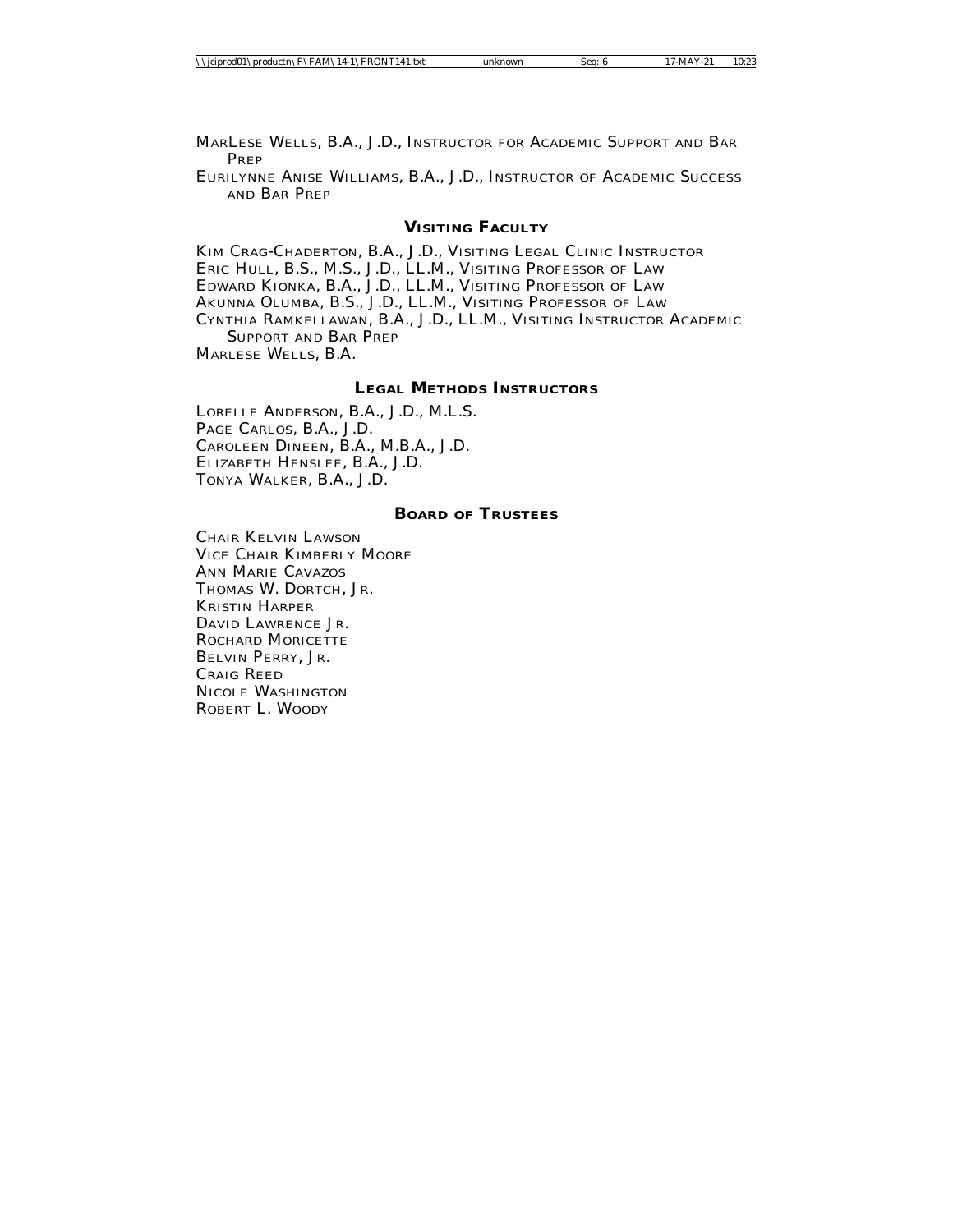| VOLUME 14 | WINTER 2019 | NUMBER 1 |
|-----------|-------------|----------|
|           |             |          |

## TABLE OF CONTENTS

|                                                                                                                                                                                                                     | viii         |
|---------------------------------------------------------------------------------------------------------------------------------------------------------------------------------------------------------------------|--------------|
|                                                                                                                                                                                                                     | ix           |
|                                                                                                                                                                                                                     | xi           |
| <b>ARTICLES</b>                                                                                                                                                                                                     |              |
| <b>DISPARITIES IN THE USE OF PROPHYLACTIC</b><br>TREATMENTS IN REPRODUCTIVE HEALTH<br><b>BETWEEN THE SEXES: A RECOMMENDATION FOR</b><br>THE USE OF HPV VACCINATION SCHEMES<br>RATHER THAN SURGICAL INTERVENTIONS TO |              |
| <b>REDUCE INEQUITIES AND THREATS TO</b><br>THE PUBLIC'S HEALTH Paul McLaughlin                                                                                                                                      | $\mathbf{1}$ |
| A DAMAGING CURE: QUEER YOUTH<br>AND CONVERSION THERAPY Ernie D. Mejia                                                                                                                                               | 23           |
| A LIFE WORTH LIVING: FIGHTING FILICIDE<br>AGAINST CHILDREN WITH DISABILITIES  Haley Moss                                                                                                                            | 57           |
| PENALTY OR DAMAGES? ARE THERE LIMITS<br>TO LIQUIDATED DAMAGES PROVISIONS<br>IN TEACHER EMPLOYMENT CONTRACTS Ann Blankenship-Knox                                                                                    | 79           |
| <b>HISTORICALLY BLACK COLLEGES AND</b><br><b>UNIVERSITIES: A MODEL FOR</b><br>AMERICAN EDUCATION  Jennifer M. Smith 103<br>& Elliot O. Jackson                                                                      |              |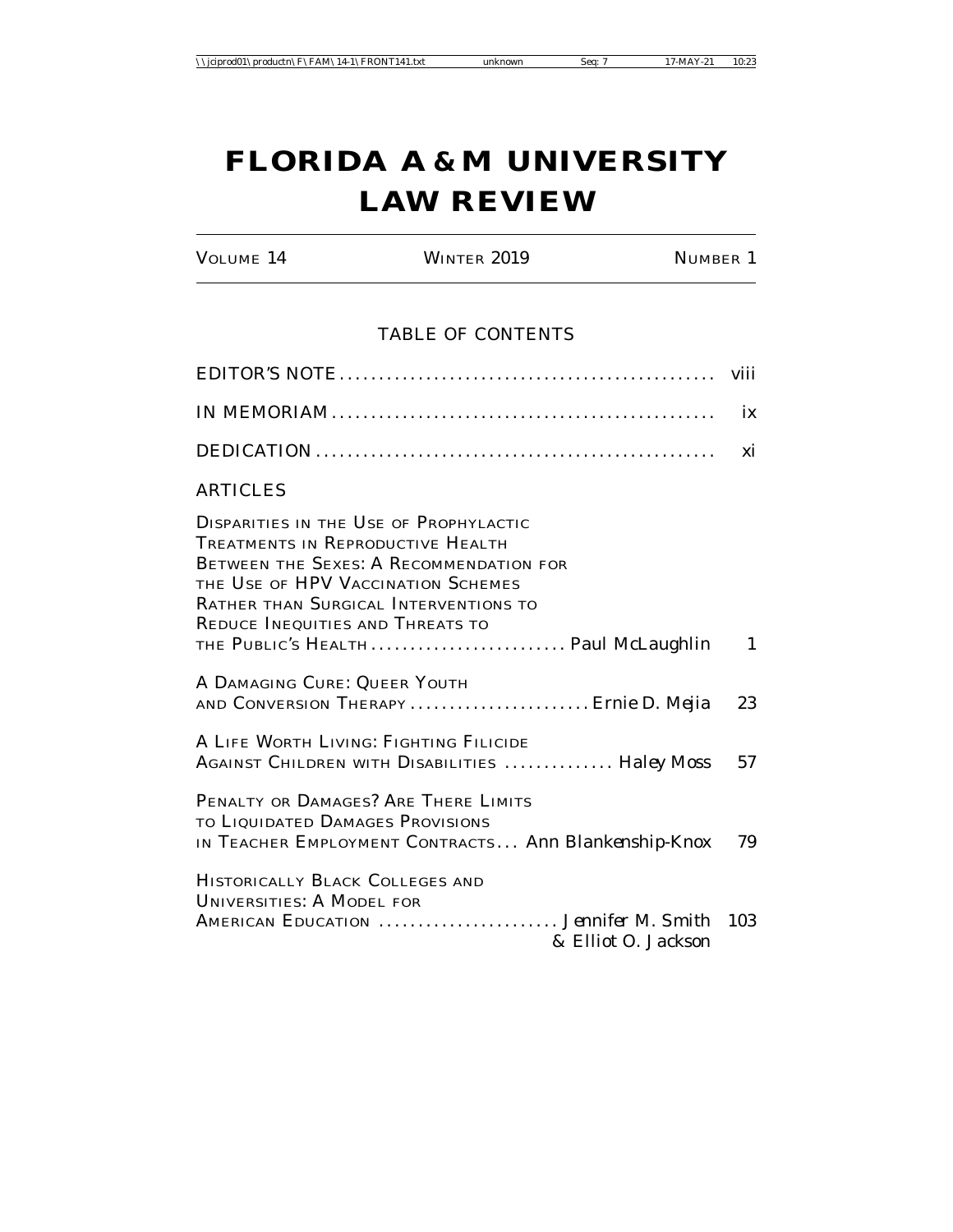# EDITOR'S NOTE

This edition of the Florida A&M University (FAMU) Law Review is comprised of articles on various topics that demonstrate the multifaceted and complex nature of justice in the 21st Century. The theme of this edition is *Rattlers for Justice* because the topics covered herein are of vital importance even though they do not receive as much recognition as other issues of justice.

On behalf of the FAMU Law Review staff, and the FAMU College of Law faculty and administration, I thank each author for granting us the opportunity to share your perspectives and insight.

I also would like to thank our faculty advisor, Joseph K. Grant, and the FAMU Law Review staff whose hard work, dedication, and time has not gone unnoticed. This journal was a collaborative effort of two editorial Boards after the COVID-19 pandemic created acute challenges. Three members of the Law Review staff went above and beyond the call of duty to help complete this edition. Thank you, Mikayla, Jakob, and Asia!

> *Joel Shamel Alexander Rogers Editor-in-Chief*, *2019-2020 Florida A&M University Law Review*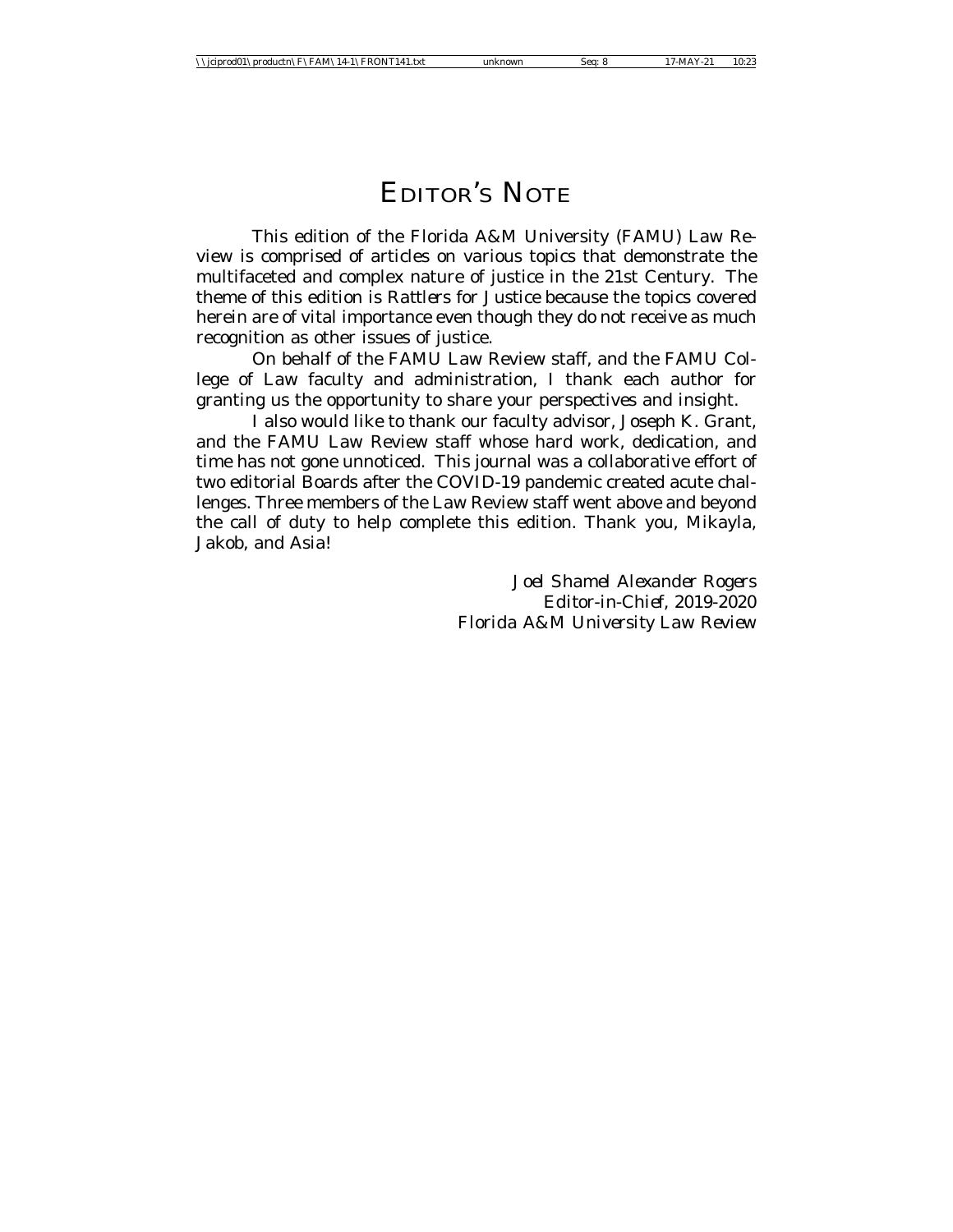# IN MEMORIAM

Mercedes Louise Crymes was a member of the Class of 2020. She was passionate about studying law and hoped to pursue a career in the field of health law and social justice. Mercedes had an infectious laugh, kind heart, and the greatest level of courage imaginable.

Jeremy Brooks was a member of the Class of 2021. He was a 12-year combat veteran with the United State Marine Corps. Jeremy was an inspiration to his classmates because of his avowed commitment to become a legal advocate for soldiers and veterans. He was an engaging presence who brought positive energy to any environment.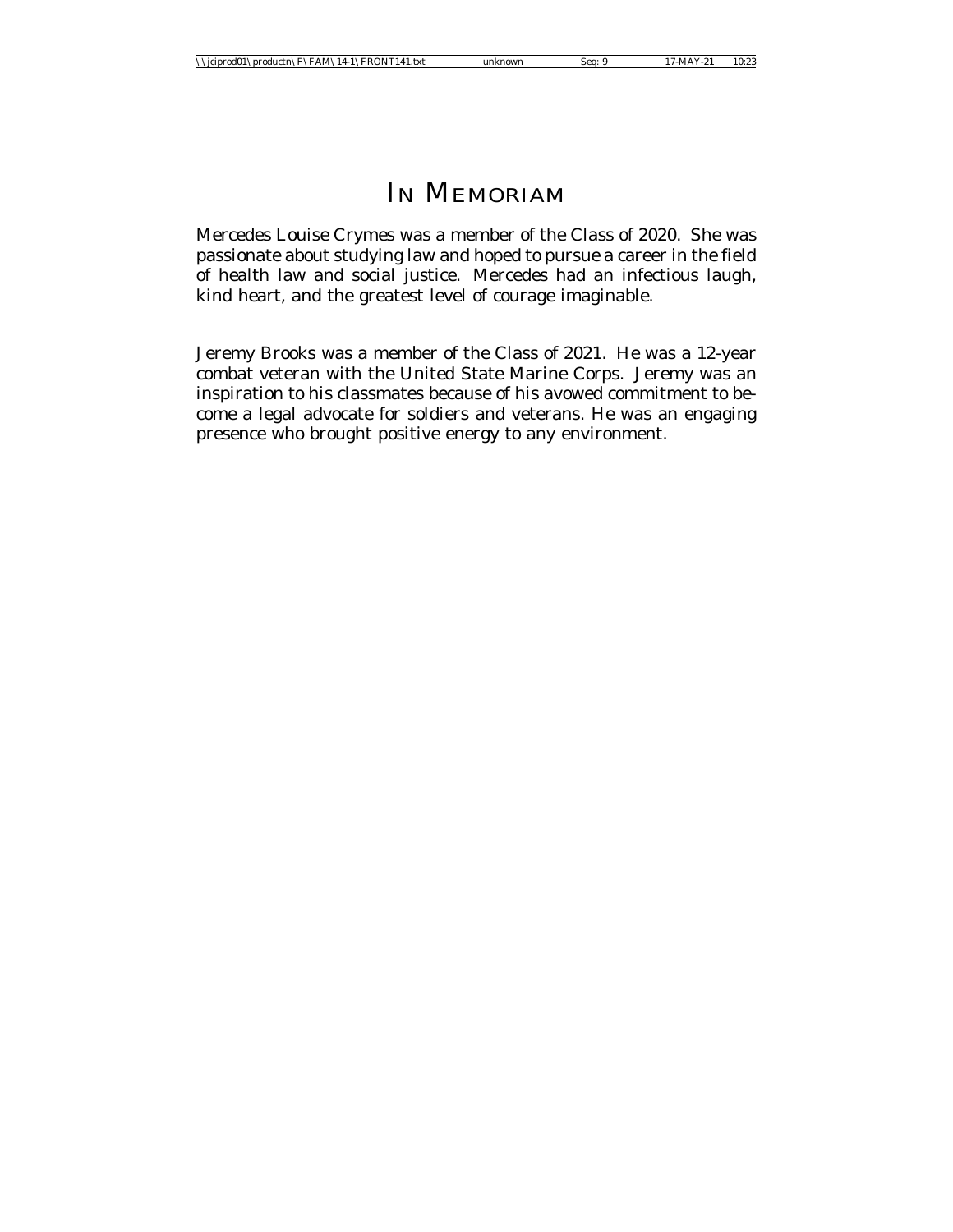| \\iciprod01\productn\F\FAM\14-1\FRONT141.txt | unknown | Seq:<br>-10 | -MAY | 10:23 |
|----------------------------------------------|---------|-------------|------|-------|